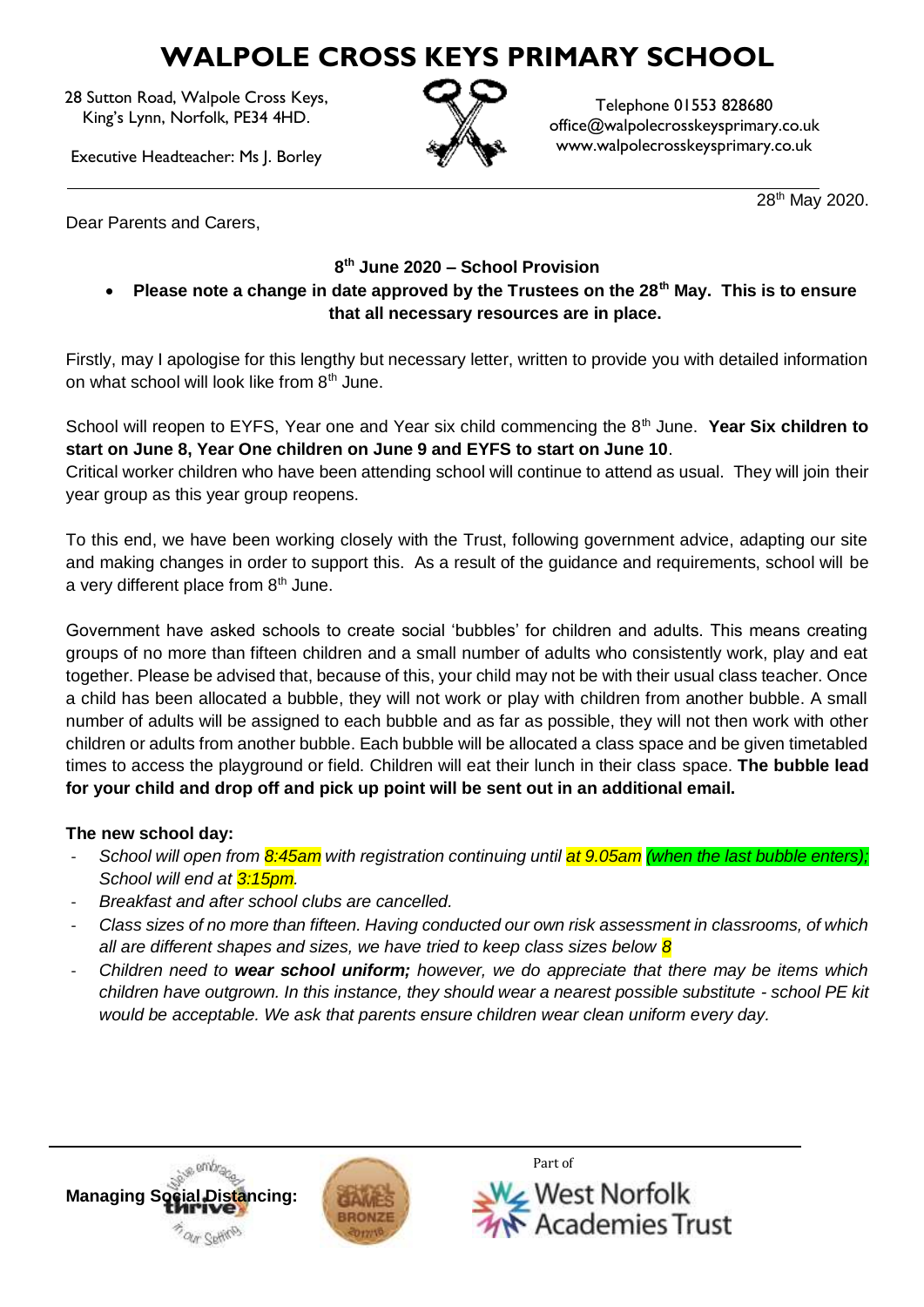- *Each social bubble will have designated outside areas for playtime and lunchtime; they will not mix with other bubbles.*
- *Each class space has been organised to promote social distancing. Within each room, there will be specific allocated work spaces for children.*
- *Social distancing for children could be difficult and mistakes could be made. No child will be reprimanded for making a mistake whilst they learn what is socially acceptable at this current time. Children who consciously choose to ignore requests to adhere to safe social distancing will be managed under the school behaviour policy.*

#### **Arrangements for drop off and pick up:**

- *Only one parent per family will permitted on site to drop off or pick up their child.*
- *Everyone will enter and exit via the double gate at set times; EYFS children will walk around to Class One; Year 6 and KS 2 Key Worker children will go into Class 3 and Year One children will enter and exit via the door to the main office.*
- *Parents are asked to adhere to social distancing guidelines.*
- *Parents will not be able to approach staff.*
- *All necessary communication will need to be via email or telephone.*
- *The school office will not be physically accessible.*
- *Gates will close at 9:10am and open at 2:55pm.*
- We fully appreciate that this could be an anxious time for your child and you, particularly if your child *displays signs of distress. Our staff will be able to very positively and gently support and encourage your child, however they will not be able to take your child from you in order to adhere to social distancing guidelines.*

#### **Pick up**

- *Staff will ensure children are dismissed to their parent/carer – or in the case of Year Six, we will ask for authorisation to go home on their own.*
- **Parents will wait for their children on the playground away from the school doors, following socially** *distancing guidance.*

#### **Ensuring safety in school:**

- *Additional handwashing/sanitising throughout the day.*
- *Children to be allocated their own set of equipment to use. Other than their lunch box, children are not permitted to bring any other personal belongings to school. PE uniform is acceptable to wear on the day they have PE (we will inform you which day this is).*
- *Where necessary, children will be taught to walk on the left through corridors.*
- *Children will eat their lunch in their allocated class space.*
- *First Aid will continue to be administered as and when required. Staff members will be wearing PPE equipment.*
- *A dedicated room and toilet is available for any child who becomes poorly with symptoms of Covid-19, where they will be cared for whilst awaiting collection. These spaces will be deep cleaned following any use.*
- *Increased cleaning in school: all classrooms will have cleaning equipment to use throughout the day; all rooms will be thoroughly cleaned at the end of each day.*
- *Whenever possible, rooms to be kept well ventilated with open doors and windows*
- *Internal doors will be propped open to reduce the touching of door handles.*
- *Parents who need to contact the school office need to do so via phone 01553 828680 or email [office@walpolecrosskeysprimary.co.uk](mailto:office@walpolecrosskeysprimary.co.uk) – The school building will be closed to adults and visitors.*